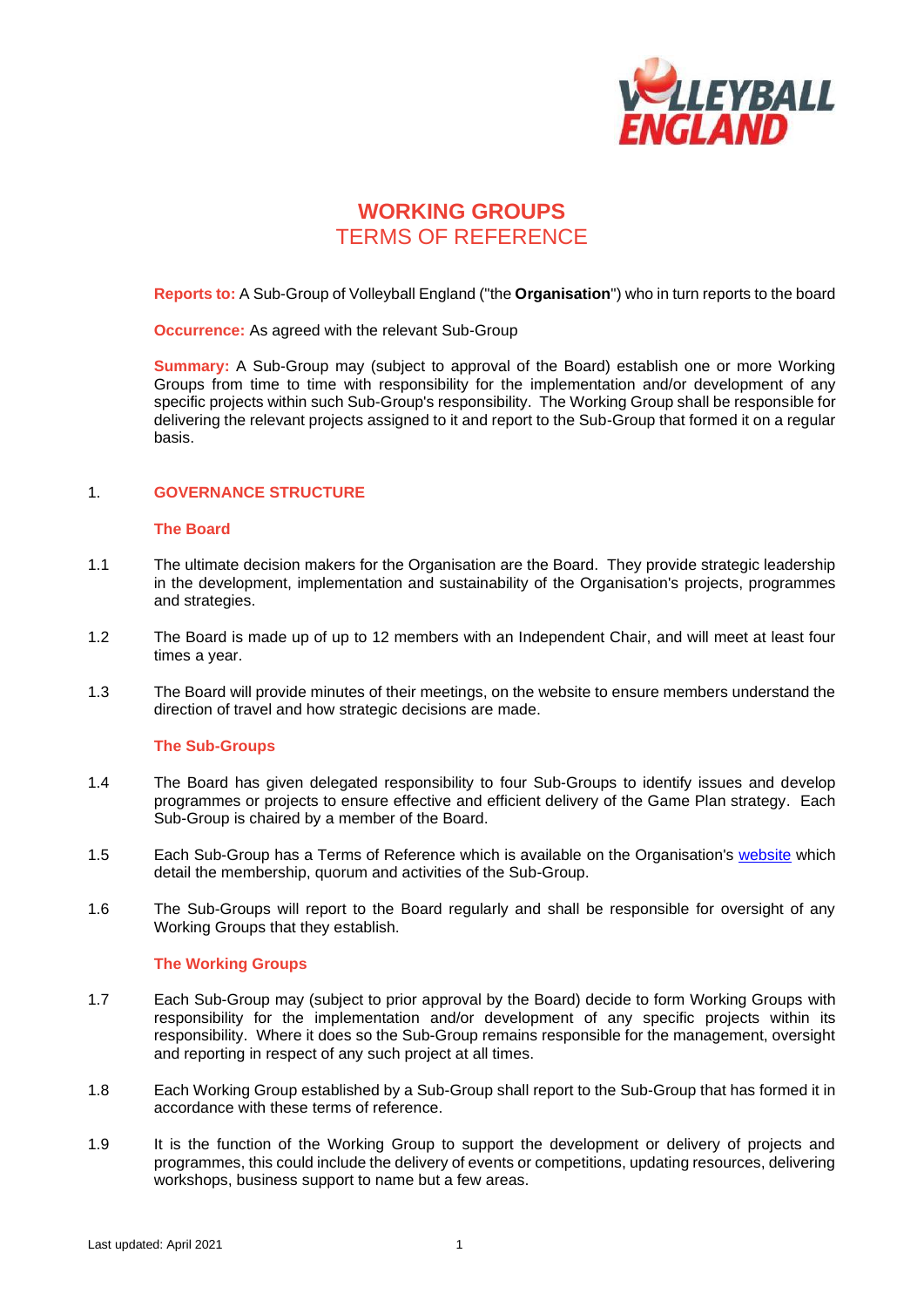

- 1.10 Each Working Group shall (as agreed with the Sub-Group that formed it) have a defined set of projects which it is working to deliver at any one time. Each Working Group shall, in accordance with the terms of reference, keep the Sub-Group that formed it up to date at all times and shall ensure all information is agreed by the Sub-Group Chair prior to being shared with the wider volleyball community. Each Working Group shall report to the Sub-Group on a regular basis and as requested by the Sub-Group to enable the Sub-Group to report to the Board.
- 1.11 It shall be the responsibility of the Delivery Lead to bring together a group of willing and skilled individuals that facilitate the development and delivery of the work of the Working Group. Working Groups shall not be permitted to incur any financial expenditure without the prior authorisation of the Board.

### 2. **ROLES AND FUNCTIONS OF THE WORKING GROUPS**

The Working Groups will:

- 2.1 carry out and be responsible for the responsibilities of the relevant Working Group as set out in the Organisation's Framework Document;
- 2.2 provide advice, support and assistance in the implementation of the Organisation's projects and programmes in line with the strategic objectives;
- 2.3 ensure all work delivered promotes and reflects the vision, values and culture of the Organisation; and;
- 2.4 ensure all project and programmes are delivered equitably.

# 3. **ROLE OF INDIVIDUAL GROUP MEMBERS**

The roles of the individual members of the Working Groups include:

- 3.1 attending regular meetings as required during the lifespan of the project and actively participating in the group's work;
- 3.2 representing the interests of the Organisation, as appropriate;
- 3.3 a genuine interest in the initiatives and the outcomes being pursued in the projects or programmes;
- 3.4 be an advocate for the project or program's outcomes.

# 4. **WORKING GROUP MEETINGS**

- 4.1 Each Working Group shall have a Delivery Lead as its Chair. The Delivery Lead shall be a Member and shall be elected at an Annual General Meeting in accordance with the Framework Document.
- 4.2 The Delivery Lead (in consultation with the Sub-Group that formed the Working Group) shall determine the proposed membership of the Working Group. This shall not be less than three and should be an odd number as decisions will be taken by majority. The quorum for transaction of business shall be at least 50% of the members (i.e. if three members – two or more to be present).
- 4.3 Members are expected to attend all meetings. If a member fails to attend three consecutive Working Group meetings, the Sub-Group may revoke the appointment unless such absence is authorised by the Chair of the Sub-Group.
- 4.4 The Working Group may agree points by email where appropriate in between meetings. Any points agreed in between meetings will then be formally documented in the minutes of the subsequent meeting.